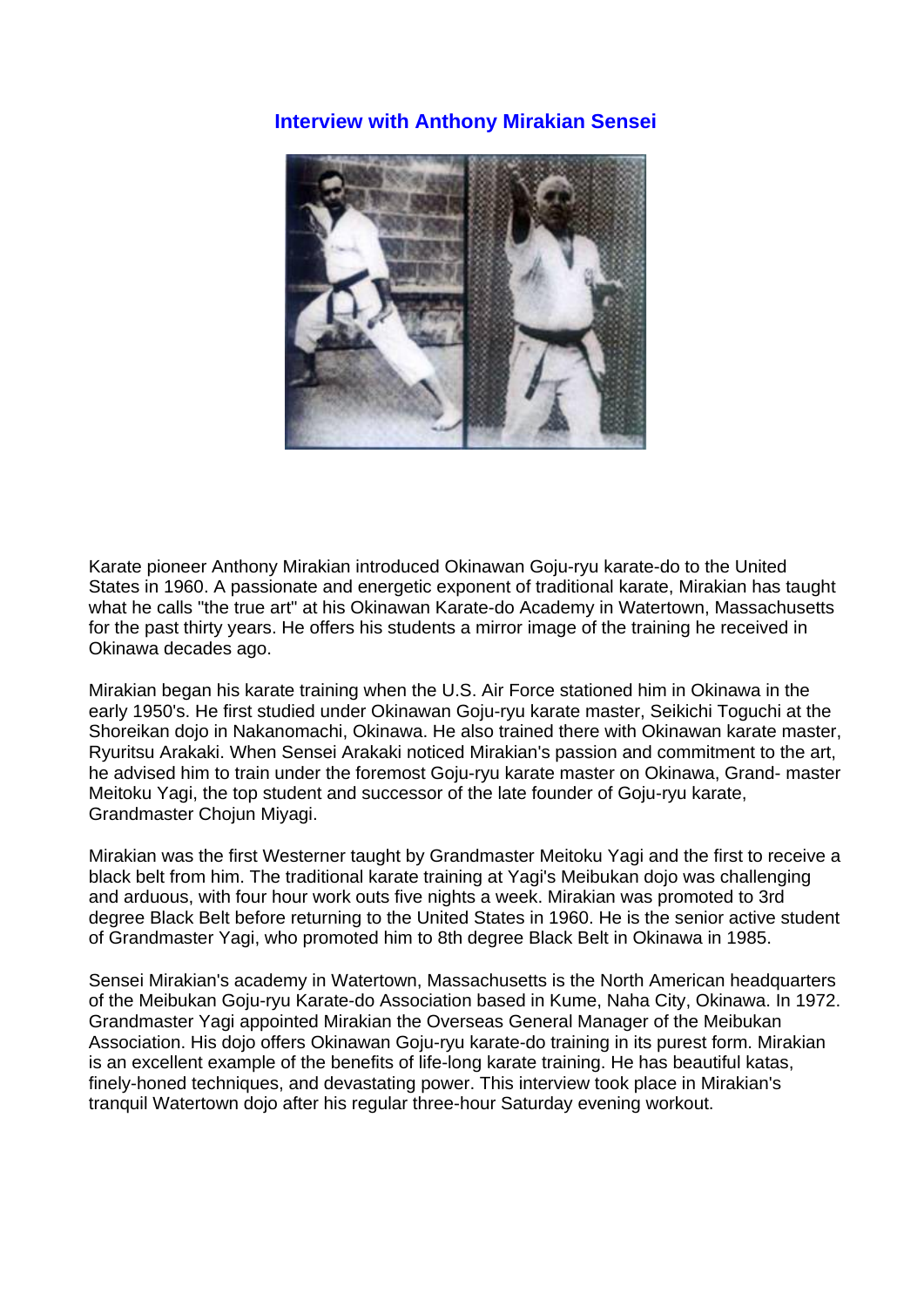### Qn: You arrived in Okinawa in the early 1950's. How would you characterize Okinawan karate in that era?

Ans: This was "The Golden Age" of Okinawan karate. It was during this time that karate training first became available to Westerners, which caused a great impetus in the propagation of Okinawan Karate to the western world. During these years, Okinawan karate was taught in a traditional way as an art form of self-defence. The karate masters upheld the old karate values and standards and placed great emphasis on dojo kun (etiquette). They took pride in patiently teaching their national art to Westerners as well as Okinawans. Karate was presented in a dignified, strict manner. To a Westerner it appeared fascinating, challenging, and mysterious.

### Qn: Do you think something has been lost as karate has been modernized?

Ans: Yes. Unfortunately much of the essence and spirit of traditional karate has been lost. Since the advent of karate championships, many practitioners are competing to win at any cost. This approach is not the traditional aim of Okinawan Goju-ryu karate-do.

### Qn: Why Okinawa? How could an island so small and remote have produced the world's best known martial art.

Ans: That's a very interesting question. Okinawa had the perfect chemistry to develop the art of karate. The Okinawans had the time to devote to the martial arts. Theirs was a quiet and simple agrarian and fishing society, without distractions. Because Okinawa was alternatively dominated by China and Japan, Okinawans were forced to develop unarmed martial-art techniques to defend themselves against larger, stronger, armed foes. Also, they were forced to look inward, and develop an inner strength that characterizes the art. Okinawans are a civilized and peace- loving people, and these traits are reflected in the unique moral foundation of their art.

### Qn: How long has karate been practiced in Okinawa?

Ans: For well over a thousand years. Certainly Chinese martial arts were practiced in Okinawa during the Tang Dynasty, from 618 to 906 AD. By the fourteenth century, oral traditions say that a karate-like art was being practiced there.

#### Qn: When you first arrived in Okinawa, how did you find a karate school?

Ans: Accidentally. A friend and I hired a taxi and asked the driver to take us to a karate school. He took us to a judo dojo. One of the students there directed the taxi driver to take us to the district of Nakanomachi. When we arrived, the school turned out to be the Shoreikan Goju-ryu karate dojo of Grandmaster Seikichi Toguchi.

#### Qn: What was Grandmaster Toguchi's school like in those days?

Ans: The training at Grandmaster Toguchi's school was intensive. We trained six days a week. The only day off was Monday. The training started at six o'clock in the evening and lasted until ten-thirty at night. The calisthenics alone lasted an hour and a half. Hard demanding calisthenics, performed in 85 to 100 degree heat and extremely high humidity. We would do all sorts of stretching, loosening-up exercises, and strength training. The assistants to Sensei Toguchi were very demanding. They expected 100 per cent effort from us. There were about forty students in the dojo. The school was perhaps twenty- five feet wide and forty-five feet long, and it had a patio where we could work out. The makiwara (striking posts) were all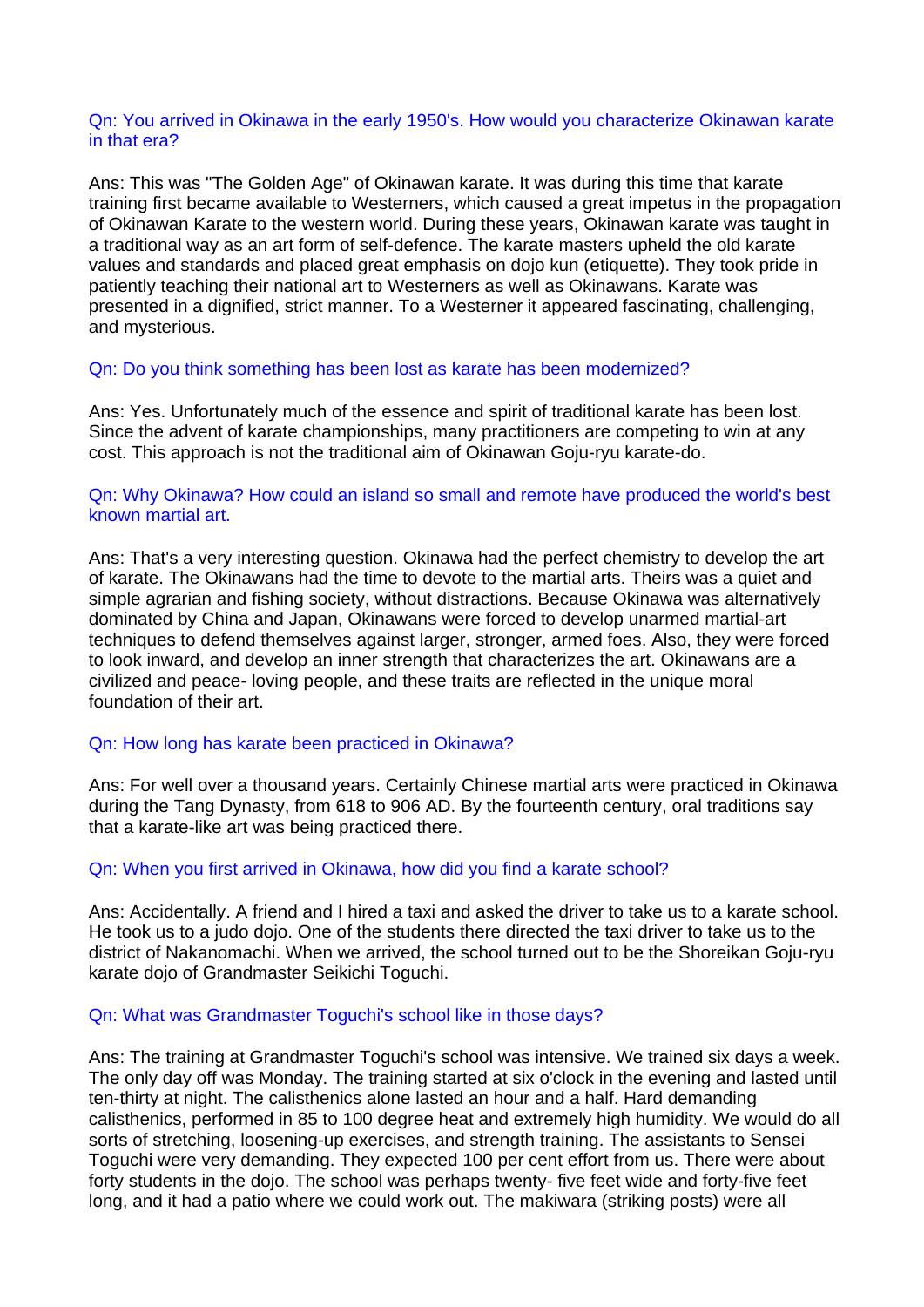outside. All the workouts were supervised by Sensei Toguchi. He was the only black belt in the dojo, but he was assisted by some of his advanced brown-belt students. They led the calisthenics and the basic drills.

### Qn: I take It that a brown belt in those days was the equivalent of a higher rank today?

Ans: Yes. At that time, in the 1950's, brown belt was a highly respected rank. Some of the Okinawan brown belts were powerful and very skilled. I would Say that many of the brown belts that I saw then would have to be considered the equivalent of fourth or fifth degree black belts today.

### Qn: In what physical condition were the Okinawan students?

Ans: Most of the Okinawans, even the beginners, were in excellent physical shape. They didn't begin karate training in order to lose weight or to get in shape; they were physically fit to begin with.

### Qn: What was the training for beginners at Grandmaster Toguchi's dojo?

Ans: The beginners were trained at a very slow pace. Black foot prints extending fifteen or twenty feet were painted on the dojo floor There were two sets, one for Okinawans, and one for the larger American servicemen. For three or four months, we trained by walking on the footprints back and forth, trying to learn Sanchin stepping. We also learned basic techniques, like punching, blocking, kicking, and striking. The training was very repetitious. The kata we practiced were basic gekisai ichi and gekisai ni. We practiced these for a long time. The pace was slow, but also physically intense. No idle talk was allowed, no socializing, no taking it easy.

### Qn: Did the seniors 'lean' on the junior students and push them around, as one often sees in dojo outside Okinawa today?

Ans: That wasn't allowed. Advanced students weren't allowed to take advantage of a lesser student. They were there to help the junior students in a strict but friendly environment.There was a feeling of mutual respect and brotherhood in the dojo. In later years I noticed that this was part of Okinawan culture. They take great pride in the teaching of karate. Karate is their national art and heritage, their cultural contribution to the world.They take pride in presenting it in a civilized and dignified manner. There was no reason or excuse for needless injuries, brutality, or reckless wild actions.

### Qn: What kind of kumite did you practice?

Ans: We practiced prearranged sparring (yakusoku kumite). We practiced one, three, and fivestep sparring as well as . kata bunkai (application) kumite. There was no free fighting. When you practiced with the advanced Okinawans, you had to remain alert,because they were fast, strong, and skilled; they also had control. The attitude was very serious. The students practiced kumite as if their lives depended on it, as if a mistake could be fatal.

### Qn: Was makiwara training part of the regular workout?

Ans: It was optional, but most students did a lot of it. It was common for Okinawans to have a makiwara in their back yards. The makiwara were very abrasive. The hitting surface was made of rice straw ropes and it frequently would cut the knuckles. One of the most advanced students of Grandmaster Toguchi was an Okinawan named Sakai. He wasn't large, but he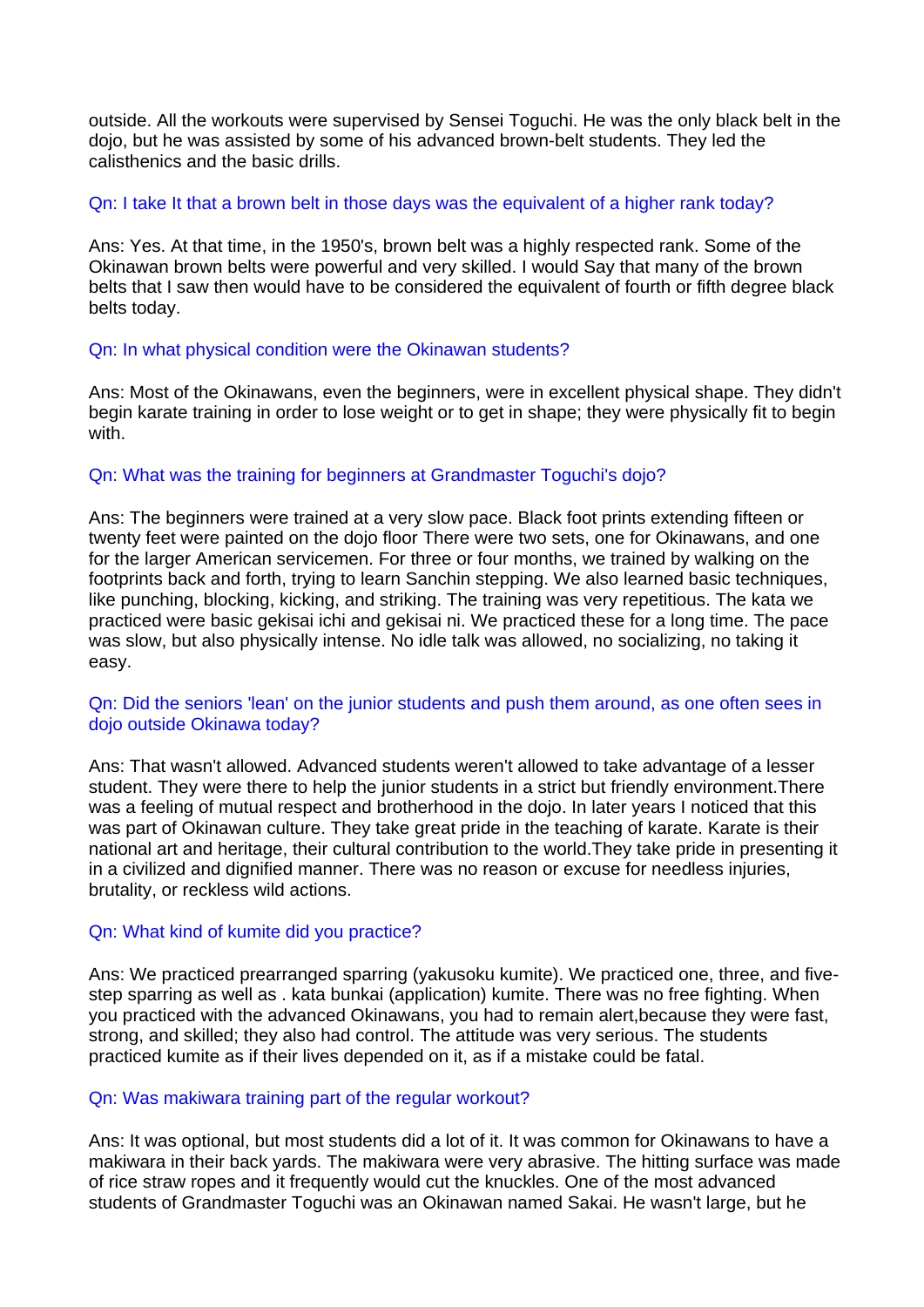was extremely powerful. He used to work out seven days a week. He would get up at six o'clock every morning and punch the makiwara hundreds of times One day he cut his knuckles and bled so profusely during practice that he fainted. His wife had to come and throw a bucket of cold water over his head to revive him. He developed thick callouses on his hands, and had devastating punches and strikes.

## Qn: Were you given tests for promotions?

Ans: Yes. From time to time we were asked to perform kata and kumite in front of Sensei Toguchi. No compliments were ever given. If we didn't meet his high standards, we would simply fail the test. I remember once a serviceman didnÕt get promoted, and went to Sensei Toguchi and asked him what part of his kata was wrong. Sensei Toguchi said to him in a very abrupt manner: "Everything was wrong."

# Qn: Was there a moral code you were supposed to abide by?

Ans: Yes. Sensei Toguchi was very strict in not allowing his students to misuse the art. There was an American student there who got into a fight with three other servicemen in a bar. He beat them up badly. Later he bragged to one of the Okinawan brown-belt students that the techniques of Goju-ryu karate were very effective in actual combat. When Sensei Toguchi heard of the incident he became very upset. The serviceman was told to never show up in the dojo again. Also there were a couple of skillful Okinawan karate students who fought with some Okinawans in the villages and were expelled by Sensei Toguchi for misusing the art of karate.

# Qn: Did Sensei Toguchi ever perform kata for the students?

Ans: Yes. On the eighth day of every month, Sensei Toguchi would have a ritual commemoration in memory of the founder of Goju-ryu karate, Grandmaster Chojun Miyagi, who passed away on October 8, 1953. He would have all of us, from white belt to brown belt get up on the floor one by one and go through one kata. At the end, he would get up and demonstrate an advanced kata. We were amazed at the beauty of his movements, the precision, power, fluidity, and control.

# Qn: Are any of your fellow students at Grandmaster Toguchi's dojo still practicing karate?

Ans: Yes. Today several are masters in their own right. Sensei Masanobu Shinjo and Sensei Zenshu Toyama were both green belts at that time. Today both are highly ranked, highly respected masters. And Sensei Katsuyoshi Kanei, president of the Jinbukan Goju-ryu Karatedo Association, was also a student there. He is a very strong Goju- ryu karate and kobudo (traditional weaponry) master and a fine gentleman.

### Qn: Who was your second karate master?

Ans: Sensei Ryuritsu Arakaki. We met for the first time in Sensei Toguchi's dojo. He was an architect, a man in his mid forties. He was a seventh degree black belt master who had studied with Chojun Miyagi and Seiko Higa. I was fortunate that he befriended me, and treated me as a protege. I would visit his house on Sundays and eat dinner with his family. It was a great privilege to be invited into an Okinawan home. We would talk about the history of Okinawan karate. Chojun Miyagi and his training in China. and the old masters. He took me around to various dojo and introduced me to many great masters I would never have had the opportunity to meet on my own. One day he took me aside and said: "I can see that you have a great passion and desire to train in Goju-ryu karate. You should train with the foremost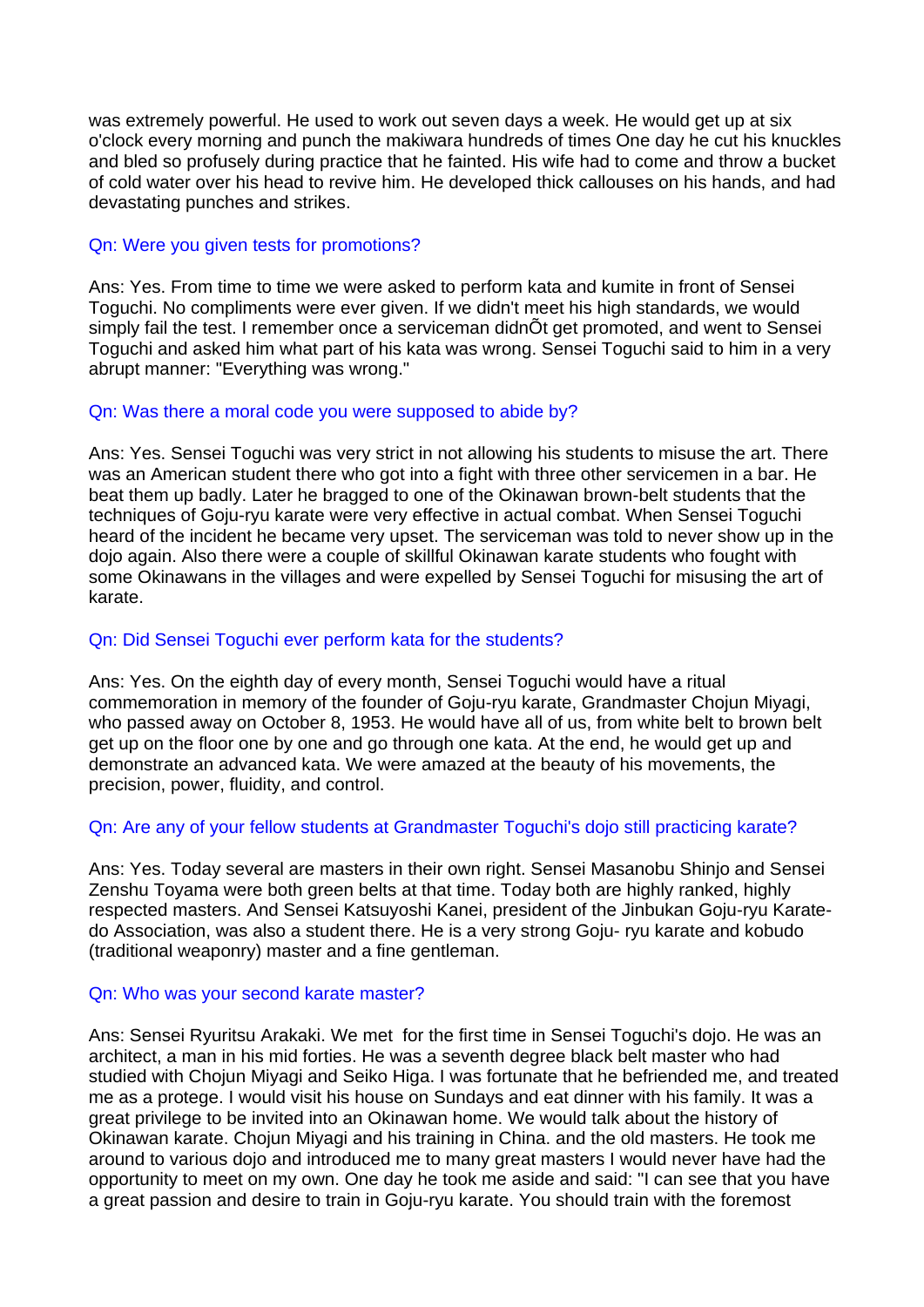authority on Goju-ryu in Okinawa, Grandmaster Meitoku Yagi, the top, senior student of Chojun Miyagi." I was reluctant to do this as it was at least an hour's bus ride from my base to the Yagi dojo. But Sensei Arakaki was insistent. He said: "You must train under him."

### Qn: How were you introduced to Grandmaster Meitoku Yagi?

Ans: Sensei Arakaki approached Grandmaster Yagi and recommended me to him. We visited him on a Sunday afternoon. I remember that day vividly. When we arrived, Grandmaster Yagi was in his dojo drilling holes in the wooden name tags which he hung on the rank-tag rack. His dojo was next to his house, with a small fenced patio for outdoor workouts. He offered us tea. My first impression was that he was a very serene master. I said to myself immediately, "Here is a man of great physical, mental, and spiritual powers." I sensed that I had met a great master. After asking me questions for an hour, with Sensei Arakaki interpreting, Grandmaster Meitoku Yagi asked me to demonstrate a kata. When I finished, Grandmaster Yagi turned to Sensei Arakaki and said that I had a build like the great Chinese Kempo masters, like a spider. At that time I had a very sinewy body and weighed about l50 lbs. My height was 5 ft 11 inches. He said: "I will accept Mr. Mirakian as a student, and all I expect in return is a few words of gratitude." I was immensely happy. It was a great honour to have been accepted by Grandmaster Yagi, because Grandmaster Meitoku Yagi was highly respected among the inner karate circles in Okinawa.

# Qn: Did Grandmaster Meitoku Yagi have other Western students at his Meibukan dojo?

Ans: No. I was the only one, the first Western student that he taught. There were about fifteen or twenty Okinawans. As soon as I started training in his dojo, I could sense that the karate techniques and kata were practiced in a very natural way. Each student did kata according to his own physique and abilities. It wasn't as if someone handed you a suit and said "Wear it, even if it doesn't fit you." Although the karate students were not allowed to change the basic techniques, there was more flexibility than in other dojo. A tall student, for instance, wouldn't be required to go so deep into kiba dachi (horse-riding stance) or zenkutsu dachi (forward stance) that he lost mobility.

### Qn: What was the training schedule at the Meibukan dojo?

Ans: Grandmaster Yagi held 4-hour karate training sessions five days a week, Monday through Friday. Although the formal workout started at 7pm, the students would arrive earlier than that to work out on their own. I would arrive two hours before the workout, stretch, do calisthenics, hit the makiwara, and work with traditional Okinawan training equipment. Grandmaster Yagi was the superintendent of the Customs House. He would come home from work in a suit. If you saw him in the street, you would take him for a university professor He was a man of about 5'8", weighed a solid 180 pounds, with broad shoulders and very powerful hands and arms. He would come home at seven, and without eating supper, put on his gi, and the formal training would begin.

### Qn: What kind of training equipment was used at the Meibukan dojo?

Ans: There was a makiwara, chishi (strength stones) of about five to ten pounds, stone jugs for developing a strong grip, free weights, and a heavy punching bag. There was a homemade barbell of perhaps a hundred pounds that had been made from two railroad wheels. These wheels had probably been used years before on the small railroad cars that ran through the sugar cane fields. But in the honbu (headquarters) dojo, there wasn't an emphasis on lifting heavy weights. My impression was that Grand master Yagi felt that excessive weight lifting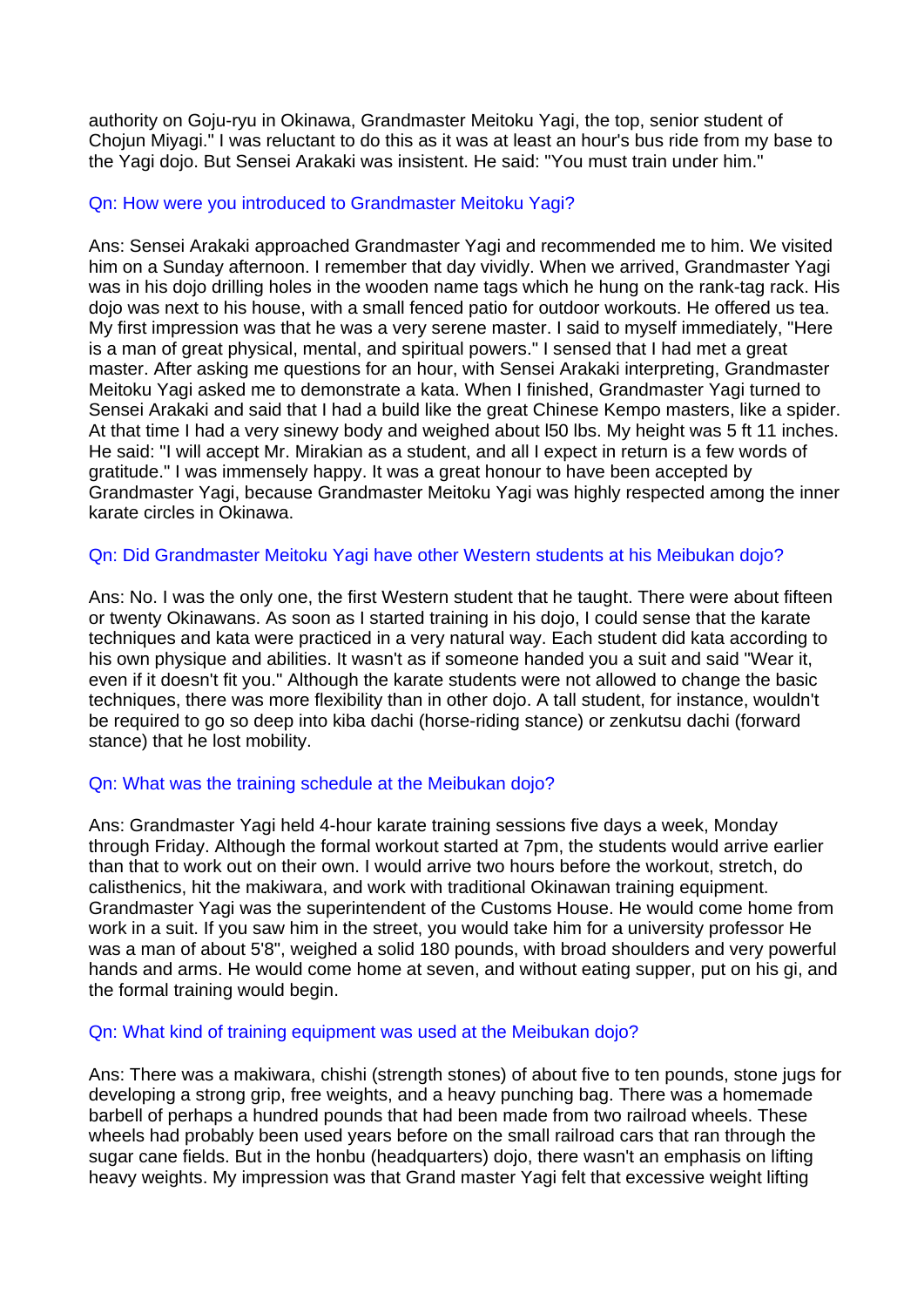would cause a loss of flexibility and speed. He stressed that punching against the makiwara was the best way to develop devastating power.

## Qn: What was the atmosphere at the Meibukan dojo?

Ans: A very subtle spirit pervaded the dojo. When you stepped inside, it was as if you stepped into another era, another time, as if you were going back to the Shaolin monastery a thousand or fifteen hundred years ago. There was something mystical there, very difficult to express in words. A person had to be attuned to perceive this mood. There was very little speaking allowed. There was no socializing, no idle talk, no ego, no flexing of muscles or physical vanity. That would have been contradictory to the concept of the dojo, and was not allowed. The karate training consisted of a blending of physical, mental, and spiritual elements harmonized in a very smooth way. There was no harshness. The grandmaster led the class in a strict and disciplined way, but with a friendly attitude. The karate students felt very comfortable being taught by Grandmaster Meitoku Yagi.

# Qn: How was the formal workout structured?

Ans: The formal training started at 7pm and ran to 11pm. Grandmaster Yagi would lead the workout personally, with the assistance of his senior student, Sensei Yushun Tamaki, one of the finest karate instructors I have ever met. All of the students would line up. There was a complete silence. We would begin by going through all the Goju-ryu kata to Suparinpe, one after the other. This practice was done very seriously, with tremendous concentration; the mind wasn't wandering, there was no wavering of the eyes. Once the student was training in the dojo, he had to be in command of his mind and in complete control of himself. Everybody responded to the commands at once. Everything was a drill in unison. There were no stragglers. We would always end the training with Sanchin kata and Tensho kata. Sometimes we would begin with Sanchin as well.

### Qn: Would the junior belts step aside for the advanced kata?

Ans: No. Everyone, even white belts, did all the kata. But you must remember that the beginning Okinawan students had some awareness and appreciation of karate before they began training, since it was their national art. The beginners knew that just because they were allowed to go through the advanced kata didn't mean that they had mastered them. They were only familiarizing themselves with some of the movements. I was told by masters in Okinawa that to begin to perfect a single kata would take two to three hours a day for three to five years, and sometimes as long as ten years. The Okinawan students understood this.

### Qn: How were you taught the kata at the Meibukan dojo?

Ans: Grandmaster Meitoku Yagi would usually take me aside and teach me the movements of the kata once. While he was performing the kata I would follow him. It was a great honour to be taught by the Grandmaster, and it was taken as a sign of respect that you would give absolute concentration, and learn the basic movements on the first try. I watched like a hawk. There's a saying in Okinawa that the master speaks only once. The kata were taught in a systematic and logical way in the Meibukan dojo. Sensei Yushun Tamaki led the karate class in the practice of the kata, and the students followed him. When we went through the kata for the first time each evening no corrections were made. But as we kept practicing the kata over and over, Grandmaster Meitoku Yagi and Sensei Yushum Tamaki would make the necessary corrections to each karate student. The kata were taught slowly and patiently step by step to the karate class. Generally, once a student was shown the kata, he was expected to correct the movements himself. When I was learning the Tensho kata I had a wrong move for one to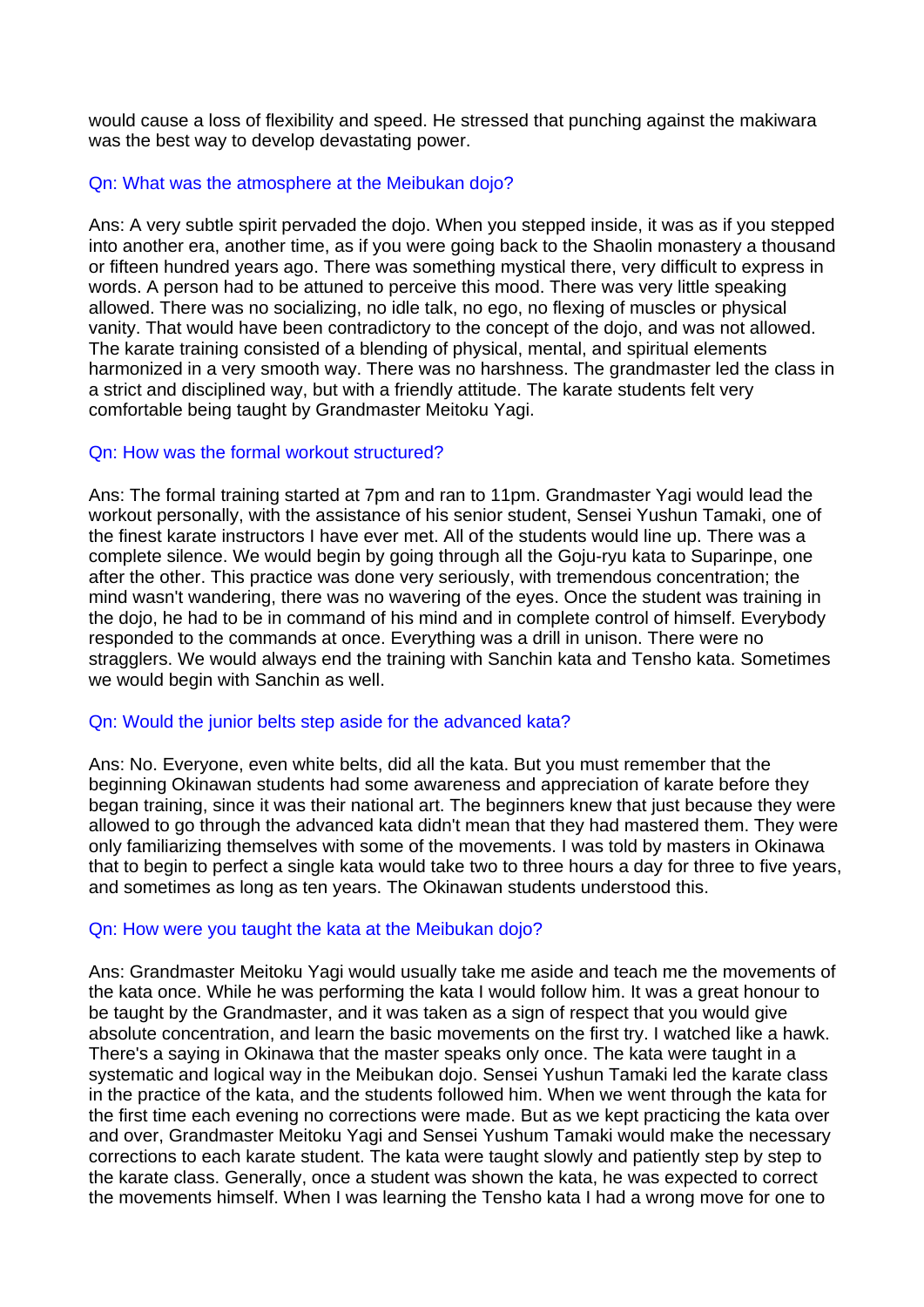two months. Finally after paying closer attention to some of the advanced students practicing the Tensho kata during one of the workouts, I noticed the right movement of the hand and corrected it myself. This was a very difficult technique to learn, because it was performed fast. Leaving a person to discover and refine techniques by himself has a great built-in value. A student who has to do this becomes highly observant, one of the most important factors in mastering karate. You must remember that there is a Buddhist tradition in Okinawa: To make spiritual progress, you must search for yourself.

# Qn: Where the students ever asked to perform kata in front of the class?

Ans: Twice a week or so, Grandmaster Meitoku Yagi would have us sit down quietly on the sides of the dojo, and one by one we would perform kata. The atmosphere in the dojo was so calm that you could hear a pin drop. We would get a chance to see the kata of every student, their strengths and flaws. We benefitted from the relaxed contemplation of each other's kata. There was never any praise given.

# Qn: Did Grandmaster Yagi perform kata in his dojo?

Ans: On occasion. They were the finest kata I have ever seen in Goju- ryu karate. It was beauty in motion. The perfect balance of hard and soft. He had tremendous power, control, and speed. I remember his Sanchin in particular. It didn't have the extreme tension you see in some practitioners. But when he tensed his body, it was impressive and deceptive; like tempered steel covered by velvet.

### Qn: What followed the kata in the workout?

Ans: After we finished going through the kata we would practice many different types of kumite that had been adapted from the breakdown of the kata. We would also practice combinations of striking, punching, kicking, blocking, and counterpunching. We would practice many patterns, jo-chu-gae, chu-gae-jo, gae-jo-chu, many different techniques done in a very fast, sequential manner back and forth across the dojo floor. Then we would practice ippon kumite (one-attack sparring) at close range, with one arm length between attacker and defender. At this range, given the skill and speed of the students, there was no margin for error. We paid close attention. We had to develop lightning-fast reflexes or we would get hit. The emphasis was on watching the pupils of the opponent's eyes. We watched closely enough so we could always see the punch telegraphed by the eyes. This was a form of active meditation, and much better than sitting meditation. The outside world did not exist, we couldn't worry about the past or future. Only the split-second counted. This made the mind very strong, it developed tremendous power of concentration. We practiced against various students, so we constantly had to adjust and readjust according to the makeup of the opponent. I was a weapons technician in the U-S- Air Force, and every day I had to move 3 to 5 tons of heavy equipment by myself. And then I trained in karate 4 to 6 hours per night five nights a week. This schedule made me very strong. But even with my strength and good training I had difficulty in blocking the punches of some of the Okinawan students. In three-step sparring against Mr. Tamaki, I was able to block his first punch, and then his second, but on his third punch he had so much momentum and power that most of the time I had to just get out of the way or get hit. There would be many repetitions of techniques, hundreds of punches, strikes, blocks, kicks. The workouts varied from day to day, but we always did the basics, covering the same techniques again and again and again. There was a heavy emphasis on fundamentals, kata, and Sanchin. We practiced kake-uke most evenings to develop good stance, strength, and balance. (This is the middle blocking exercise where the students link wrists, a relative of pushing hands done in a sanchin stance). This was not practiced as a full strength tug of war, as seen in some dojo today, but done in a softer, systematic, balanced way. I believe this to be one of the best Goju-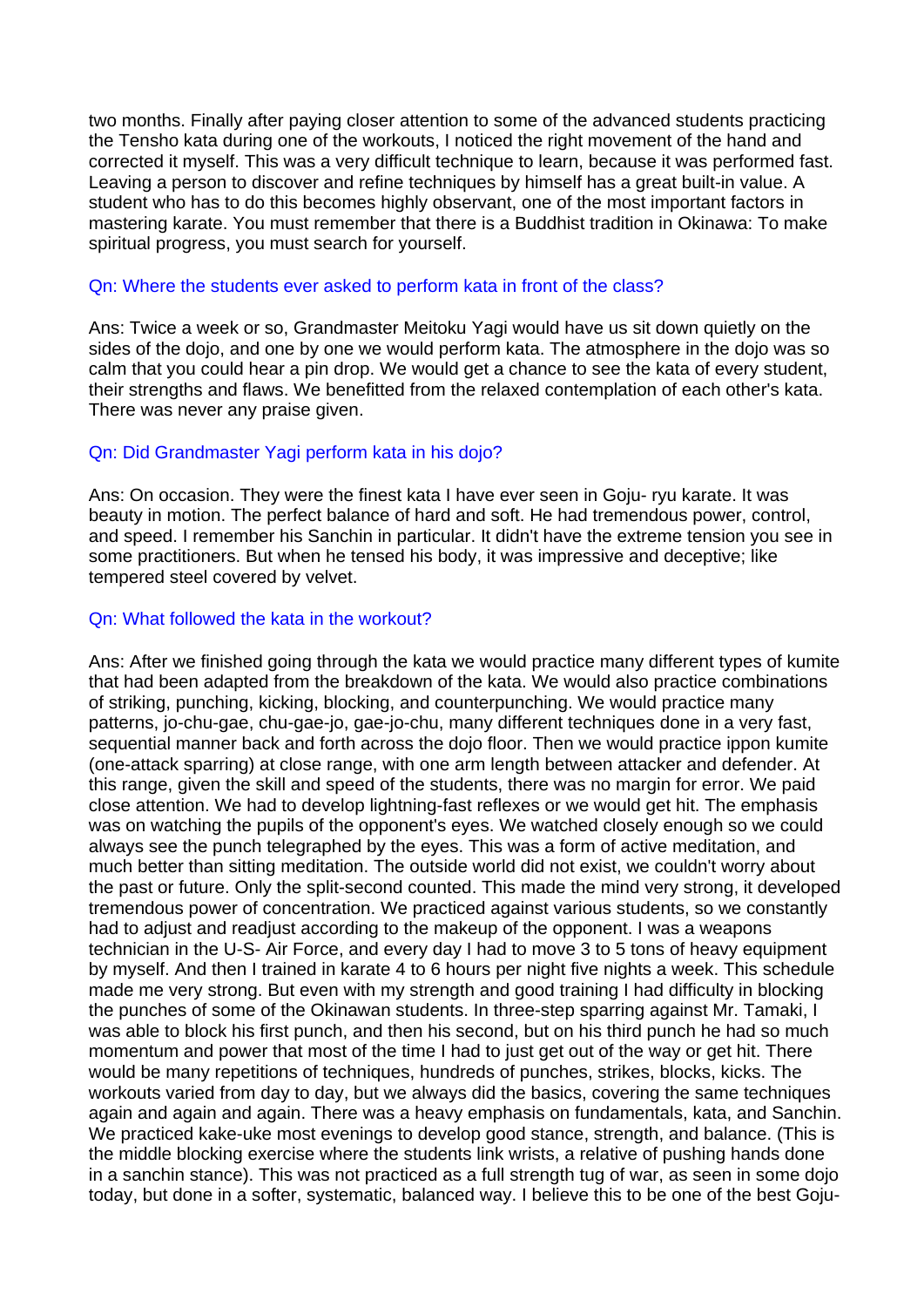ryu karate exercises. I remember many times practicing against Mr. Tamaki. When I tried to exert too much strength on the palm of his hand, he would sense that I was rigid and offbalance, and sweep me to the floor. I had apprehension at first, and my mind wasn't as calm as it should have been. Eventually I learned that if I remained calm, without any preconceived ideas, I could sense when he was going to try to sweep me, and just lift my foot up. This taught me a fundamental principle that you have to relax both your body and mind to detect changes in your opponent. Kake-uke was originally used to pair up highly skilled practitioners for kumite. If one student could not move the arm of another student in kake-uke, or could not hold his stance, he would not be allowed to engage in kumite with that student. The feeling was, if he couldn't handle the other student in kake-uke, he would not be able to block his punches either and could be seriously injured.

### Qn: Your students practice the arm toughening drill called "kotekitai". Was that practiced at the Meibukan hombu dojo?

Ans: No. That has been introduced in the Meibukan dojo in the past twenty years. This armpounding exercise originated in Taiwan, from Taiwanese Kempo. Before that, the students would toughen their arms by practicing forearm strikes on the makiwara, by hitting their forearms against the trunks of the banyan tree, and by blocking each other's punches.

### Qn: How did the workouts end?

Ans: Every workout ended with Sanchin. Before Sanchin, however we practiced the exercise that I call the flexible horse. Each of us would count one hundred times. Usually there were twenty or more students, so we did at least two thousand flexible horses. It was hot and humid there, especially in the summer, so by the time we finished, we were soaking wet. Sweat would run down our faces, into our eyes, and cover the floor. I wouldn't dare wipe the sweat from my eyes because if I did, all of the Okinawan students would give me dagger-looks as if to say "You are doing something that is improper. Can't you take a little physical punishment? Don't you have the mental fortitude to ignore discomfort?" After Zazen (sitting meditation) and bowing to the master we would take off our uniforms and go outside to dry off. The China Sea was only a half a mile from the dojo, and sometimes there would be a cooling breeze. In about ten minutes it would dry up our shorts and we would be able to put on our clothes. Then I would walk three miles to the bus terminal and ride the bus home.

### Qn: Could you describe the flexible-horse exercise?

Ans: Yes. We started in an upright position with the feet twice shoulder width apart. Both arms were outstretched touching each other in front of the chest with the palms up. Then we dropped into a horse-riding stance (Kiba-dachi) while bringing the palms of both hands to the outside of the knees. Next, we thrust up into an upright standing position, bringing the hands to the sides of the upper body in closed fists, while momentarily tensing all the muscles of the body.

### Qn: You are reknowned for conducting hard, demanding workouts in your dojo lasting many hours. Were the workouts in Okinawa harder when you trained there?

Ans: Although the karate workouts at my dojo are very intensive, the training in Okinawa was even more rigorous. They were continuous workouts. There was rarely a break. When karate practitioners talk about the training in Okinawa in that era, they always talk about how hard it was physically. They talk about the many hours of daily training, the relentlessness of the workouts, the endless repetition of techniques. But many students never grasped that it wasn't the physical element that was most important. It was the way the training was conducted, it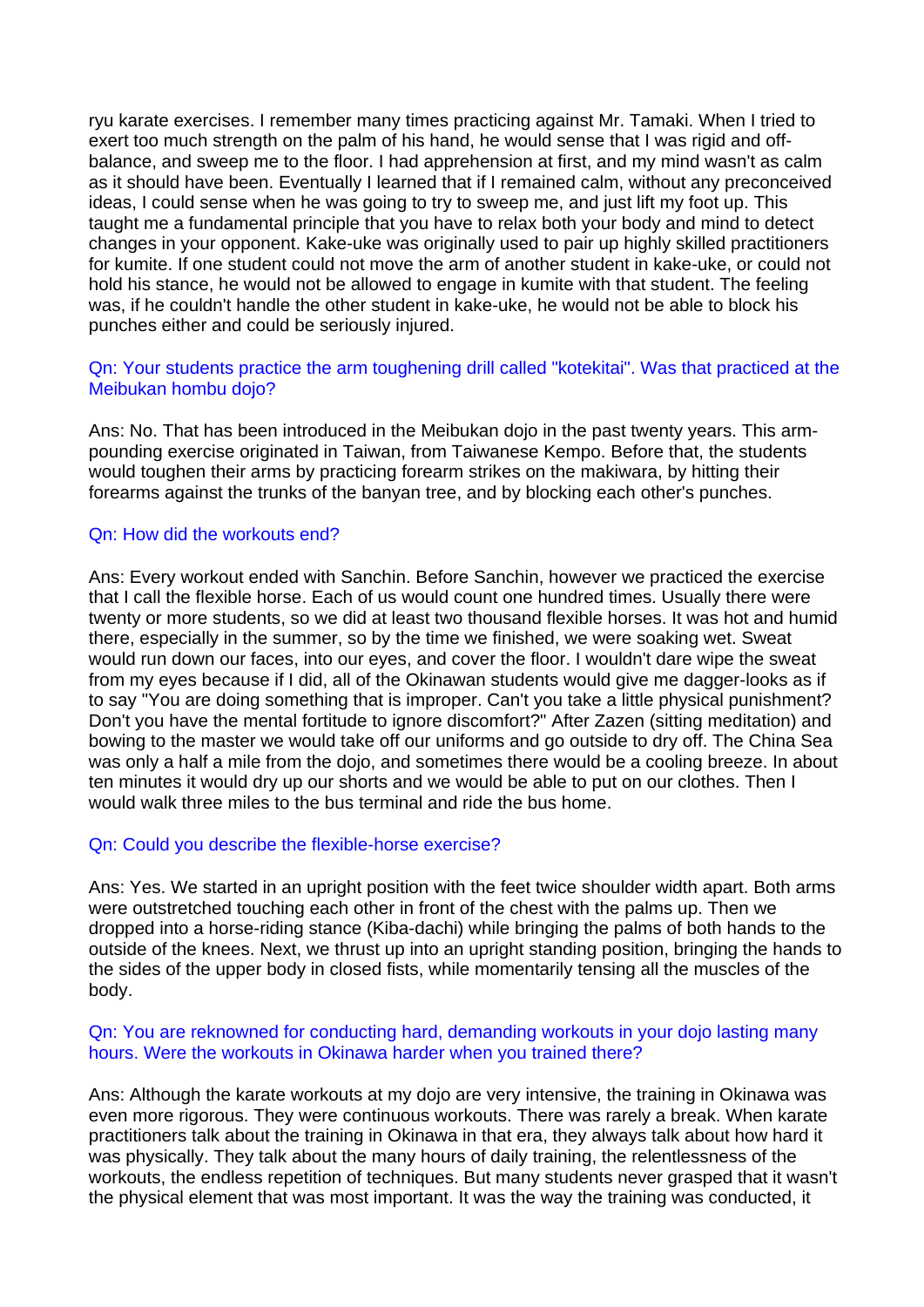was the mental intensity that counted. When you trained in the dojo, nothing else mattered. The emphasis in the dojo was in developing tremendous powers of concentration in a relaxed environment. The goal was to develop the mental concentration and physical power to be able to move in and stop an opponent with a single technique; one punch, one kick.

# Qn: What was the attitude of the Okinawans towards foreign students in the 1950's?

Ans: The Okinawans were sceptical, and with good reason. The karate masters wanted to know the true intentions and characters of all their students. The masters were very observant, and I felt I was watched very closely at first. Eventually, after I proved that I could handle the physical and mental rigours of the training, I felt accepted. I had to show that I was sincerely and honestly interested in learning the art of Goju-ryu karate-do. I remember one time I represented the Meibukan at a large martial arts demonstration in Ginoza, Central Okinawa in 1958, with over 2,000 people in attendance. I was the only Westerner participating. When I got up to perform Shisochin kata, the crowd began booing and whistling. But when they saw me performing, and recognized that I was a serious student, they quietened down. When I finished, they gave me one of the biggest ovations of the day. Some of the attending Okinawan karate masters approached me after the demonstration and commended me on my performance. Okinawans were very gracious and friendly once they saw that you had a respectful and sincere attitude towards their national art of karate.

### Qn: What differences do you find in the way Okinawans and westerners approach karate?

Ans: In Okinawa, and in Asia in general, one of the goals of karate training is to minimize ego. In the West, unfortunately, the emphasis in much of martial art training is in building the ego, which is quite the opposite of the training in Okinawa. There's a saying in Okinawa that when the rice grain is plentiful, the stalk bows. When empty, it stands tall. This saying is analogous to the Western saying, "An empty barrel is apt to make the most noise." The Okinawans are generally more disciplined, patient, and motivated than westerners in their approach to karate training. Also, the Okinawans have an initial advantage as karate is their national art. Therefore, the Okinawans have a better awareness of the goals of karate training than Westerners. In the beginning, self-imposed discipline will make the karateka feel uncomfortable and restricted. Okinawans understand and accept this, while most Western karate practitioners are unwilling to endure this initial hardship. After a while, of course, the self-imposed discipline brings tremendous inner freedom and harmony to the practitioner.

# Qn: What were the major styles of karate practiced in Okinawa when you lived there?

Ans: The major, official styles of Okinawan karate, as recognised by the Zen Okinawa Karatedo Remmei, were Goju-ryu, Uechi-ryu, Matsubayashi Shorin-ryu, and Kobayashi Shorin-ryu. These were the four preeminent styles. This is still true today.

# Qn: Were relations between the major styles friendly?

Ans: Yes, I frequently attended the meetings of the Zen Okinawa Karate-do Remmei in Naha City, where the leading masters and their top students would come together and discuss matters of mutual concern: how best to enhance and present the development of Okinawan karate, how best to present it, standards of etiquette, and standards of promotion. I attended these meetings with my second karate master, Ryuritsu Arakaki, and also on occasion with Grandmaster Meitoku Yagi. These were very polite, dignified gatherings. The masters were courteous to each other and presented their views in a dignified, respectful manner.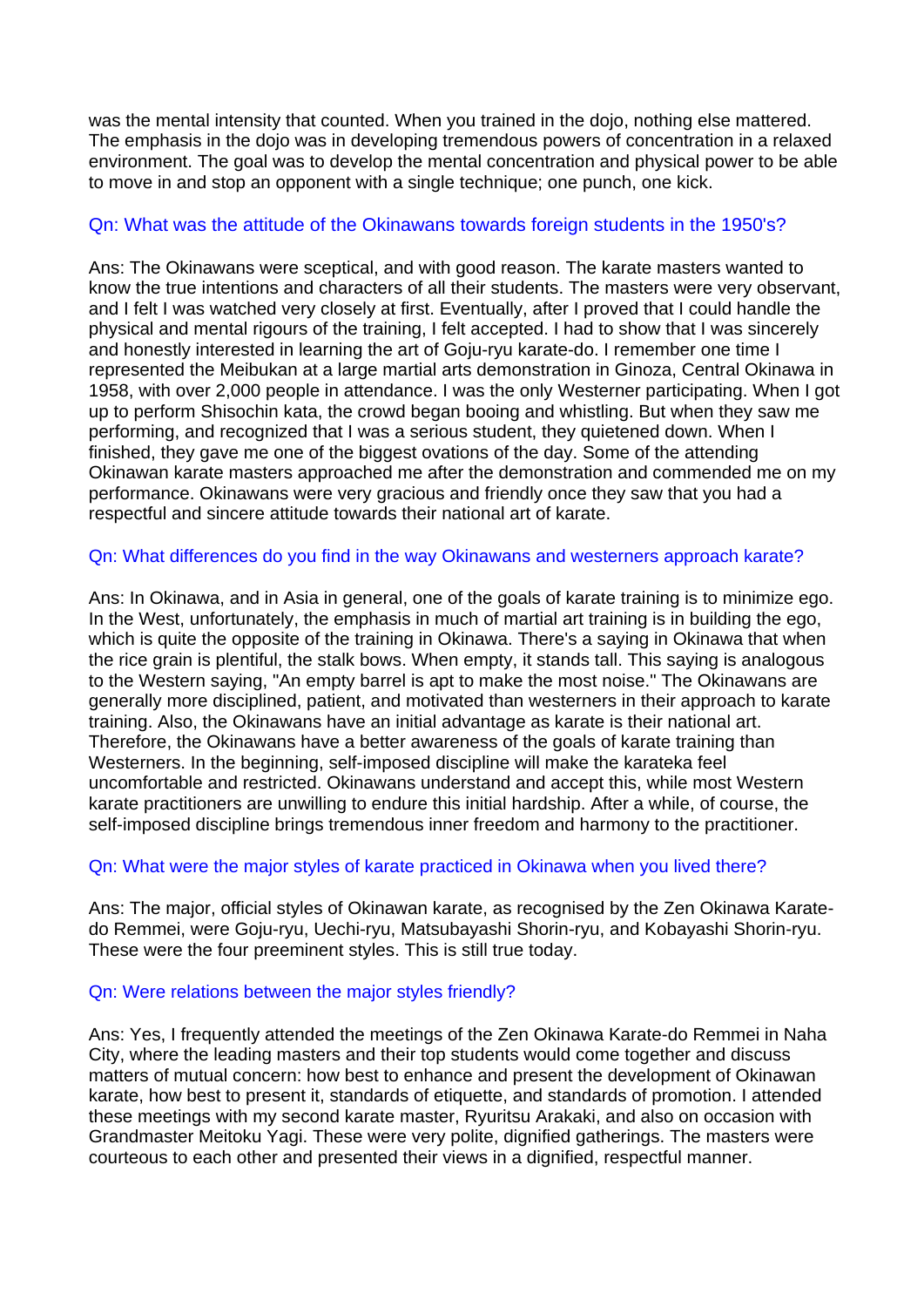### Qn: Did you meet the leading masters of the other styles?

Ans: Yes. I met many of them. The head of the Kobayashi style of Shorin-ryu was the late Grandmaster Chosen Chibana, I met him several times at the Okinawa Karate-do Remmei meetings. These were held at the dojo of Grandmaster Shoshin Nagamine, who was the head of the Matsubayashi style of Shorin-ryu. I also visited the dojo of Grandmaster Kanei Uechi many times.

## Qn: How did you happen to visit Grandmaster Nagamine's dojo?

Ans: I was invited by Goju-ryu karate master Ryuritsu Arakaki to attend one of the meetings. At that time, Master Arakaki introduced me to Grandmaster Nagamine and I also met many of his students.

# Qn: Did you ever visit his dojo again?

Ans: Yes I would visit his dojo periodically, as the meetings of the All-Okinawan Karate-do Association were held there. I was the only Westerner present at these meetings. As time went on, I became friends with many of his karate students. Some of them were brown and black-belt students who were very impressive and powerful. Grandmaster Nagamine is one of the most respected and skilled grandmasters on Okinawa, and it was a great honour to have met him.

# Qn: What were the workouts like at his dojo?

Ans: The practice at his dojo included a lot of weight lifting. They had a full range of barbells, dumbells, and other free weights, and they practiced many different weight-lifting techniques. Grandmaster Nagamine told me that he encouraged his students to engage in strength building as well as karate training. Even though the students were muscular, I noticed they had excellent speed and reflexes. They were powerful karateka. I still remember seeing one of Grandmaster Nagamine's top students, Omine, throwing sequences of punching techniques. I could hear the sound of his punches breaking the air all the way across the dojo.

### Qn: Was free-fighting practiced there?

Ans: No. Everything was prearranged. The emphasis in the karate training was very traditional, the kata, the drills, the prearranged kumite.

### Qn: How was the training at the dojo of Grandmaster Kanei Uechi?

Ans: I visited the dojo of Grandmaster Kanei Uechi in Futenma City many times. He is a highly respected and very powerful grandmaster. Uechi-ryu and Goju-ryu karate systems have a natural affinity. They both were influenced by the martial arts of Fukien Province in China, and have a common geographical background. The Uechi-ryu karate training was very intense, and the students were superb karateka. They had a controlled form of free fighting, using classical Uechi techniques. They exercised enough control that they stopped their techniques short of full contact.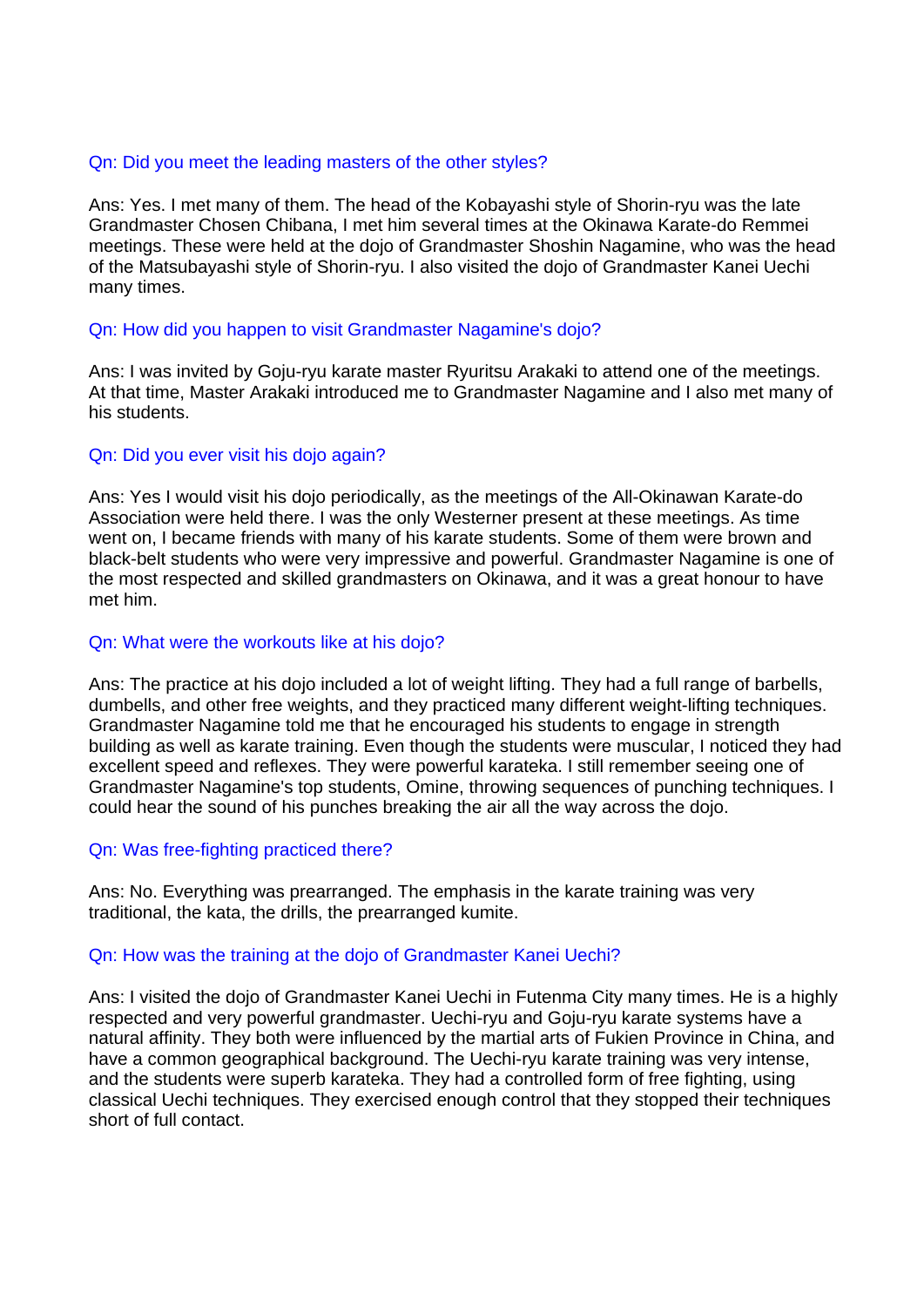Qn: What was your impression of their unusual method of kicking. . . I'm referring to their toe kicks?

Ans: Their toe kicks were devastating, very impressive. They toughened their toes by hitting them against baseboards and other hard objects. I saw one student break five wooden boards held by another student by kicking just with his big toe.

### Qn: I've seen films of their Sanchin testing. Perhaps it was only because of the camera, but it looked extremely hard. Were the students really being tested that hard?

Ans: Yes it was hard. I remember seeing two-by-four boards broken over the students' arms, legs, and abdomens. I saw Grandmaster Kanei Uechi testing the Sanchin by hitting the students in the abdomen with hard punches thrown out of a horse stance. The students looked rugged and highly conditioned. It appeared as if their entire bodies had been hardened through the Sanchin training and testing.

### Qn: Did you meet other eminent Goju-ryu karate masters?

Ans: Yes, Several. I met the late Grandmaster Seiko Higa many times. He was an excellent teacher and had been the assistant to Grandmaster Chojun Miyagi. When I met Grandmaster Higa he was in his late fifties. When he performed the Goju-ryu kata, he had great power speed, and control. As a master gets older, the techniques do not depend as much on physical technique as on internal strength.

### Qn: The two most famous students of Grandmaster Kanryo Higaonna were Chojun Miyagi and Juhatsu Kiyoda. Did you ever meet Grandmaster Kiyoda?

Ans: Yes. I had the great honour of meeting him in 1958 at his home in the city of Beppu, Kyushu in Japan. He was in his early seventies when I met him, and he was an extremely powerful man. His posture was erect. He had a strong voice, and his eyes were very sharp and penetrating. He was a large man. I saw a photograph of him in his younger years, and he was over six feet tall and perhaps 180 to 190 pounds. He had a very muscular build. Grandmaster Kiyoda told me that the study of kata should be supreme. He told me: "The true karate is in the practice of the kata, and the practice of kata is true karate." I will never forget those words. I also met his son who was over 6 feet tall and around 200 pounds. They showed me their photograph album which went back many years. They had a variety of group photographs with Grandmaster Kanryo Higaonna that included Juhatsu Kiyoda, Chojun Miyagi, Kenwa Mabuni, Higa Seiko, and many other great Okinawan karate masters. There was one particular photograph of Juhatsu Kiyoda wearing the traditional black uniform used in Okinawan festivals. He was holding a thick wooden pole about six feet long. I asked his son what Grandmaster Juhatsu Kiyoda was doing. He said that in Okinawa around 1920 when practicing karate, two advanced students would sometimes be paired in a controlled version of free-fighting; fighting designed to practice the techniques of a specific style. When the students engaged in the kumite, two masters would stand on either side of them, and when the action got too fierce and there was the possibility of severe injury or even death, the masters would cross the poles in front of the students and end the fight. He said that this was a very fierce form of kumite practiced only by highly trained karateka.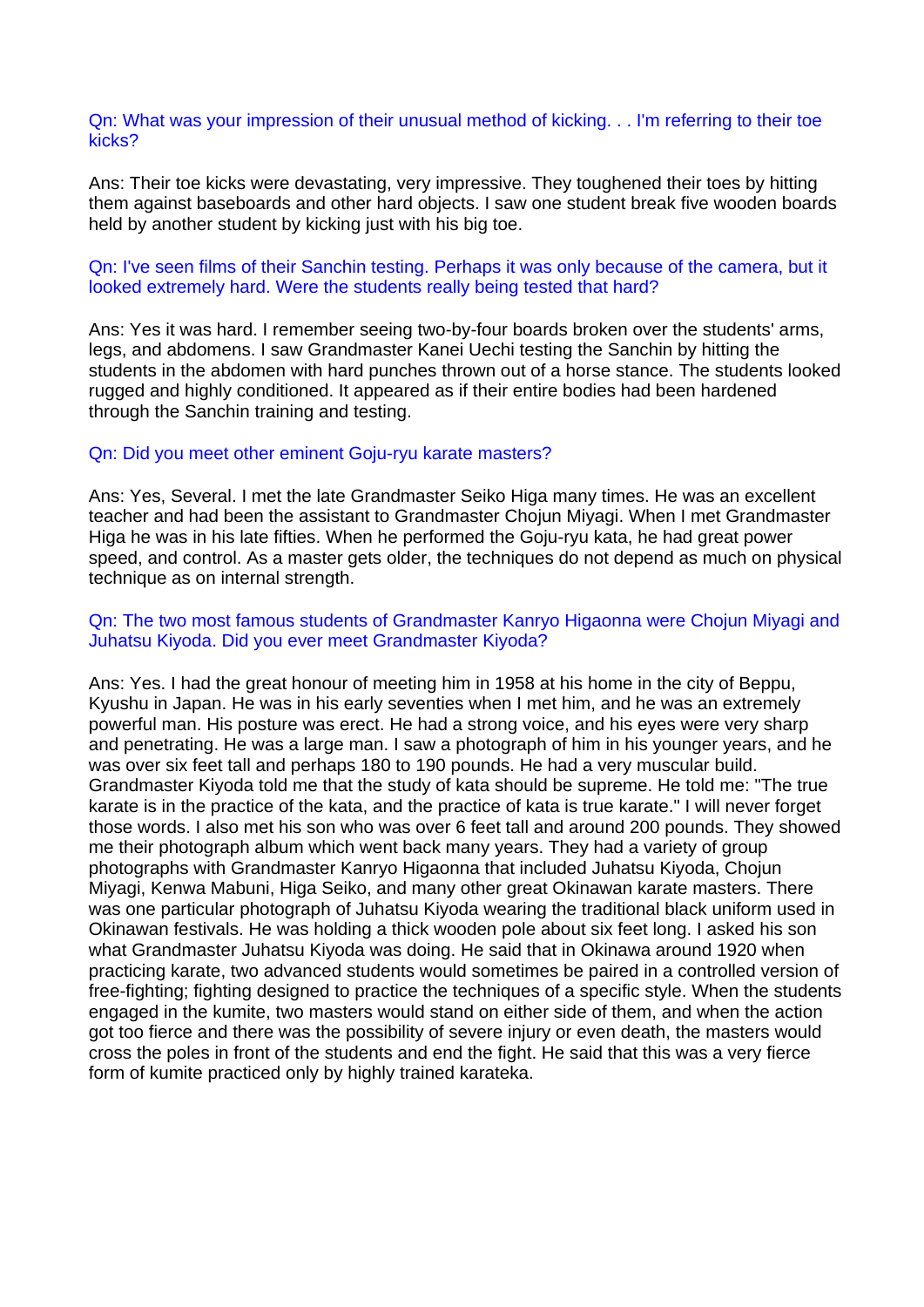Qn: The foundation of Goju-ryu karate was laid by Grandmaster Miyagi's teacher, Grandmaster Higaonna, who trained in China for over twenty years. Is there one particular Chinese style to which Goju-ryu is related?

Ans: Yes. Okinawan Goju-ryu karate is related to Chinese Chuan-fa style. Kanryo Higaonna sailed to Foochow in Fukien province, China, when he was fifteen. There he met the famous Chinese Chuan-fa Grandmaster, Liu Liu Ko with whom he studied for over twenty years. Kanryo Higaonna became Grandmaster Liu Liu Ko's top student. Little is known about the actual style that Liu Liu Ko taught. Some karate masters say it was the Hung style; others say it was another style that had been indigenous to Fukien province for over one thousand years.

## Qn: Who was Grandmaster Liu Liu Ko?

Ans: There isn't much written information on Grandmaster Liu Liu Ko. I was told that he was of the Chinese nobility and had been tested to become the equivalent of a knight three different times. He failed the imperial test at age 37 and again at age 50. On his 73rd birthday he was tested again, before the Emperor of China, after walking hundreds of feet carrying a rock weighing 180 kilos strapped to his back. When Grandmaster Liu Liu Ko arrived in front of the Emperor, he performed Sanchin kata and passed the test. Then he was knighted by the Emperor. Grandmaster Liu Liu Ko's training was said to have been very arduous. Anyone who aspires to practice karate must keep in mind the Chinese character "Nin" which means "to endure." There is no easy way of attaining mastery. It was through this long and difficult kind of training that Grandmaster Kanryo Higaonna was able to develop his exceptional skills. In 1890, he returned to Okinawa and began teaching in Naha. His skill, knowledge, and dedication soon became legendary.

# Qn: When he returned to Okinawa from China did Grandmaster Higaonna make changes to the Chinese martial art that he learned from Grandmaster Liu Liu Ko?

Ans: Yes. Grandmaster Higaonna did make changes to the Chinese martial art that he learned in Fukien Province, China. Even though the style that he mastered in China was superb, he felt the need to revise and adapt some of the techniques to make his art suitable to the Okinawan lifestyle and culture. Also, Grandmaster Higaonna for some unknown reason changed the name of the highest kata from the Chinese pronunciation Yepatlinpa (meaning 108) to Suparinpe.

### Qn: Was Grandmaster Higaonna a strict karate master?

Ans: Yes, a very strict teacher He would not allow or teach any student with a violent nature in his dojo. He was very selective as to whom he accepted. His training was very strenuous. The Sanchin kata was practiced for three to four hours during each session. A new student was taught only the Sanchin kata for as long as three to four years before going into another kata. While practicing the Sanchin, some of the students would collapse from sheer exhaustion. That was the intensity of Grandmaster Kanryo Higaonna's training. The Sanchin kata taught at that time by Grandmaster Higaonna was performed open-handed. When Grandmaster Higaonna demonstrated his Sanchin breathing kata, he would occasionally allow four Okinawans to try and dislodge him from his standing position while performing. They could not move him. When he finished the Sanchin kata the floor where he stood would be heated by the friction of the gripping of his toes.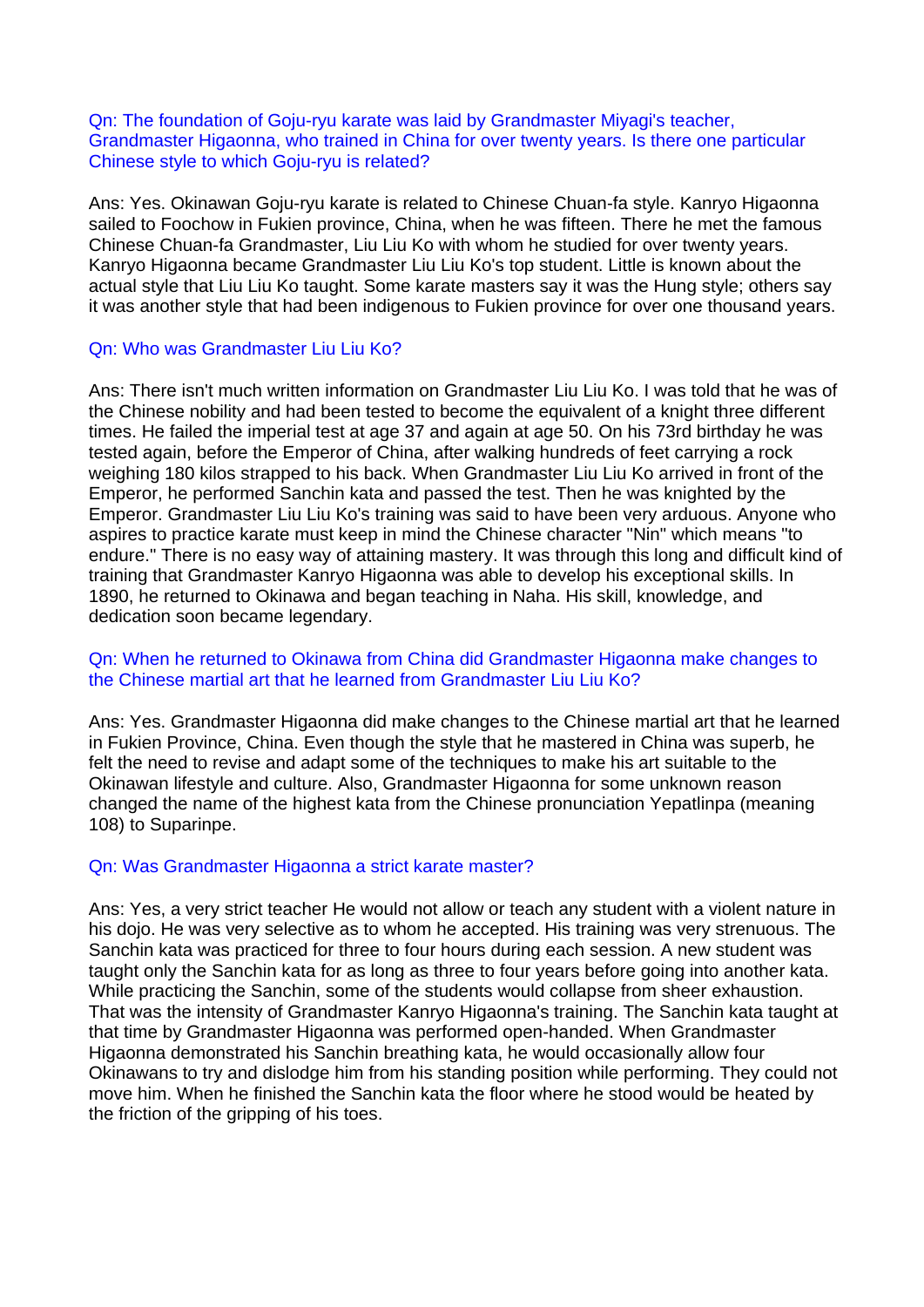### Qn: Who were Grandmaster Higaonna's top students?

Ans: His top students were Juhatsu Kiyoda, Chojun Miyagi, and Kenwa Mabuni: Miyagi founded Goju-ryu karate from Nahate; Kiyoda founded Toon-ryu, a karate system named after the first Character in Grandmaster Higaonna's name, and Mabuni founded Shito-ryu karate.

### Qn: Did Grandmaster Miyagi make any changes in the Naha-te system that he inherited from Grandmaster Higaonna?

Ans: Yes, Grandmaster Miyagi studied with Grandmaster Kanryo Higaonna for thirteen years, and upon his master's death went to China for two years to conduct further research into the martial arts. While he was in China, he met and befriended the Chinese White Crane Master, Go Ken Kin, and travelled around with him to several provinces studying with a number of great Chinese masters. When Chojun Miyagi returned to Okinawa, he decided to take the art of Naha-te and expose it to scientific scrutiny. His approach was very critical, and he discarded the techniques that did not meet strict scientific standards. Chojun Miyagi incorporated many Chinese martial arts techniques which he had learned while in China to the Naha-te system of Okinawan karate. He refined the existing kata and developed his own kata Gekissai I and II and Tensho. Chojun Miyagi designed the auxiliary exercises, kata bunkai kumite, and other forms of kumite that are performed in traditional Goju-ryu karate training dojo. He modernized the training and developed the structures that we still follow. He also changed the practice of open-hand Sanchin to closed-hand Sanchin.

### Qn: What is known of Master Go Ken Kin?

Ans: He was a Chinese White Crane Master whom Master Miyagi met in Fukien Province, China in 1915. They travelled together for two years visiting and training with Chinese masters of various systems of Chuan-fa (kempo). Master Go Ken Kin introduced Master Miyagi to many great Masters. In 1936 Grandmaster Miyagi visited China again and studied Chinese martial arts at the Seibu Dai Iku Kai (Great Gymnastic Association, Pure Martial Arts Spirit) in Shanghai. Years later Master Go Ken Kin moved to Japan and lived there under the name Yoshikawa. He passed away in 1940 in Japan at the age of 55.

### Qn: There are many versions of the origin of the name Goju-ryu. Where did the name come from?

Ans: From the old Chinese book 'Wu Pei Chih' ('Army Account of Military Arts and Science') by Yuan-i Mao, published in 1636. Grandmaster Miyagi named the system of karate "goju-ryu" (hard-soft style) from the term "goju" which appears in the sentence: "The successful method requires both give and take (go-ju)." When Grandmaster Miyagi was asked why he gave this specific name to his style of karate, he replied that goju defines the hard and soft nature of his style. Grandmaster Miyagi named his style of karate Goju-ryu around 1932. He was teaching and promoting Goju-ryu karate-do up to the time of his death on October 8, 1953 at the age of 65. He was called the last great samurai warrior of Okinawa because of his legendary strength and skill as well as his intense dedication to the marital arts.

#### Qn: On what principles did Grandmaster Miyagi base the foundation of Goju-ryu karate-do?

Ans: Grandmaster Miyagi subjected the art of Naha-te, as received from Grandmaster Kanryo Higaonna, to strict scientific examination. Originally, a martial arts expert was trained for killing an enemy with one blow. Karate as such was unsuitable for the contemporary world. Miyagi studied the basic "go" of Sanchin and the six rules and formed the "ju" or tensho form, thus combining soft and hard movements. He also organised the auxiliary movements designed to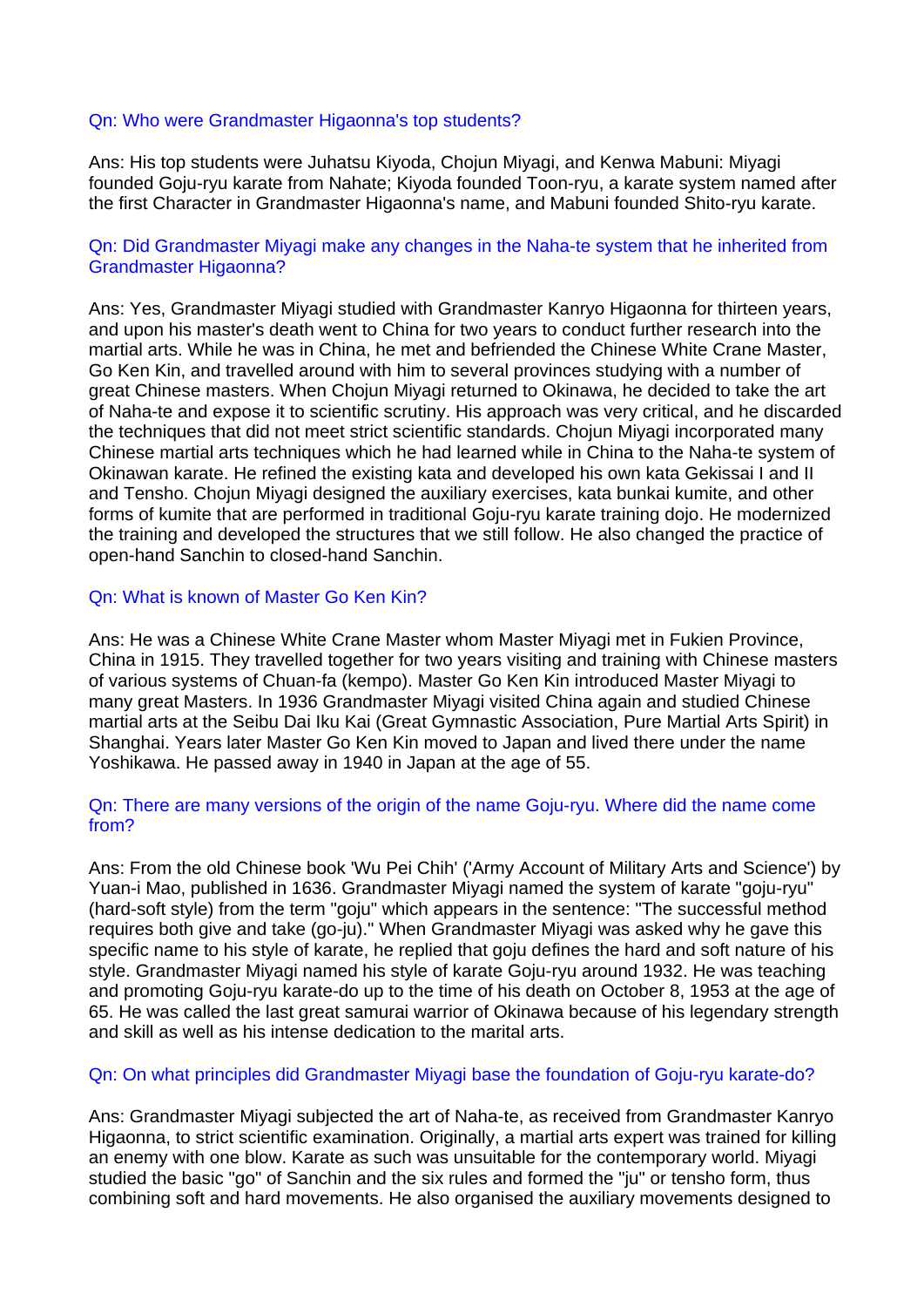help develop karate techniques by strengthening the body through calisthenics. He organized these exercises in preparation for Practicing the kaishu kata. Thus, he determined the theory for the practice of karate and organized it as a martial arts educational subject, an art of selfdefence, and as a spiritual exercise. Grandmaster Miyagi spent his entire life contributing to the improvement and proliferation of karate-do. Before his intervention, karate had been considered a very mysterious practice, but by using a scientific approach, Miyagi created, through his Goju-ryu karate-do, a clearly defined and universal platform for the art which gave it a basis for mass acceptance.

# Qn: Did Grandmaster Chojun Miyagi receive any awards for his contribution to karate?

Ans: Yes. In 1936 he received a medal for "Excellence in the martial Arts" from the Ministry of Education of Japan.

# Qn: Did he hold any official positions?

Ans: Yes. In 1928, Grandmaster Miyagi travelled to Japan and instructed karate at Kyoto Imperial University, Kansai University, and Ritsumeikan University, Kyoto. Miyagi is credited as the first master to introduce karate on an international level. (Editor's note: i.e. outside of Japan). In 1930, Grandmaster Chojun Miyagi became chairman of the Okinawan-ken Taiiku Kyokai Karate-do (Okinawa Prefecture Athletic Association Karate Division). In 1934 he became permanent officer of the Okinawan branch of the Dai Nippon Butokukai (Great Japan Martial Virtues Association). As a result of his great efforts, karate was first recognized officially as one of the martial arts of Japan with the formal establishment of the Dai Nippon Butokukai, Okinawa Branch, in November 1933. In May of 1934, Chinei Kinjo, editor of the Okinawan newspaper Yoen Fiho Sha, invited Grandmaster Miyagi to Hawaii. There he gave lectures and taught in order to promote Okinawan Goju-ryu karate-do. He returned to Okinawa in February, 1935. In May of 1937, Prince Moriwasa Nashimoto, Commissioner of the Dai Nippon Butokakai, authorised Miyagi with the headmaster of Shinto shizen-ryu (jujutsu) and the headmaster of kushin-ryu (also jujutsu) to form the Dai Nippon Butokukai Karate Jukkyoshi (Great Japan Martial Arts Karate Teachers' Association). They inspected and regulated karate throughout Japan until the dissolution of the association. In 1937, Miyagi received the Kyoshi degree from the Dai Nippon Butokukai. In 1946, Grandmaster Miyagi was promoted to an official of the Okinawan Minsei Taiiku Kan (Okinawan Democratic Athletic Association). In 1953, Miyagi was instructing at the Ryukyu Police Academy in Naha City, Okinawa.

### Qn: What is the origin of the term "karate"?

Ans: Originally this Okinawan fighting art was simply called "Te". Then the Okinawans made a strict distinction between their native art "Te" and "Tode", which meant "Chinese hand" for the Chinese art of Ch'uan Fa or Kempo. The Chinese ideograph "To" of "Tode" means "Chinese" or "Tang" (The Tang dynasty ruled China from 618 to 906 AD). A tremendous cultural revival occurred during the Tang Dynasty which was symbolic of the finest Chinese culture and enlightenment. Since Chinese culture was highly respected in Okinawa, anything labelled "Chinese" was regarded as superior. The word "To" is very elegant and raises the value of everything it is applied to. There is a certain snob appeal in calling anything "To." Gradually, the Okinawans came to apply the term "To" to all "te," especially those of Chinese influence. According to Grandmaster Miyagi, Karate, written in this way is the special word used only in the Ryukyus and it came from the Chinese Ch'uan-fa (Kempo).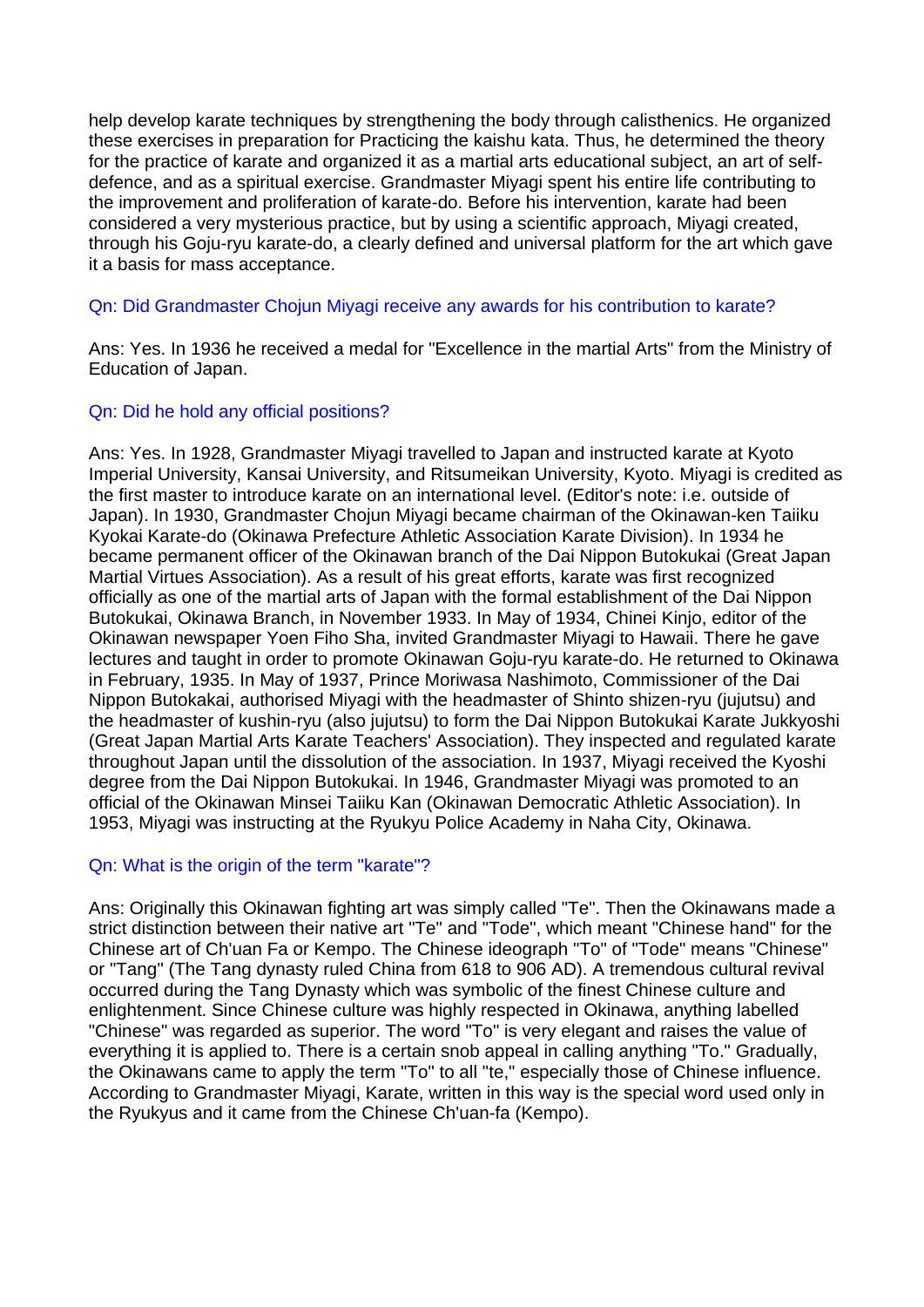### Qn: When was Tode changed officially to Karate?

Ans: On October 25, 1936 a karate symposium sponsored by Mr. Choju Ota, Chief Editor of the Ryukyu Shimpo Newspaper was held in the Showa Kaikan, at Naha City, Okinawa. Among the Okinawan karate Grandmasters present were Kentsu Yabu, Chotoku Kyan, Chomo Hanashiro, Chokei Motobu, Chojun Miyagi, Juhatsu Kiyoda, Chosen Chibana, Mashige Shimma, Asatada Koyoshi, and Eijo Shin. At this conference it was agreed that the Okinawan martial art which previously was called "Te" or "Tode" be called karate or "empty hands." From 1936 on the practitioners of this Okinawan martial art began simply to refer to it as karate, using the ideograph meaning empty hands. In this way the emphasis shifted from technique alone to spiritual values as well.

### Qn: At what age did Meitoku Yagi start his training with Grandmaster Miyagi?

Ans: Meitoku Yagi was 13 years old when his paternal grandfather took him to Grandmaster Miyagi, who was thirty seven years old at the time. His grandfather told Grandmaster Miyagi, "Meitoku Yagi is a descendant of the leading samurai of Okinawa and the first minister of the three ministers of Okinawa, Jana Oyakata." His grandfather also said: "Meitoku Yagi has Okinawan samurai blood in him, and I think he will be able to take over your place some day in the future, so please teach him your karate." That is how Meitoku Yagi was able to start training under Grandmaster Miyagi in 1925.

Qn: Who was his ancestor Jana Oyakata?

Ans: He was a very important official in Okinawan history. He was so influential that he escorted the king of Okinawa when the king had to go to the Peace Talk after the defeat of the Okinawans by the Shimazu clan of Satsuma Province, Japan at the conflict of Keicho in 1609.

### Qn: Was it Meitoku Yagi's own decision to start training in karate?

Ans: No, it wasn't. He didn't have any intention of starting to train in karate. But he had to follow the order of his grandfather.

### Qn: I gather he came from a strict, traditional background?

Ans: Yes. Grandmaster Meitoku Yagi has been a life-long resident of Kume village. The Okinawans said they were more afraid of the people from Kume than the military.This was because the religion of the people of Kume was Confucianism. They were very strict and had a discipline exemplified by the saying: "Stay three feet away from the master, but don't step on his shadow."

### Qn: Did Grandmaster Miyagi have a formal dojo when Meitoku Yagi started practicing karate in 1925?

Ans: No. According to Grandmaster Yagi, Grandmaster Miyagi did not have a formal dojo; he taught karate in his backyard, and when it rained, he taught inside his home.

### Qn: You studied with the senior student of Grandmaster Miyagi and met many of his other students. How did they describe the Grandmaster as a person and a teacher?

Ans: Grandmaster Miyagi's nickname in Okinawan dialect was "Busamagunku" or "Samurai" Miyagi. He was a very demanding and strict teacher. Meitoku Yagi began studying with him at age 13, after undergoing an eight-month probationary period, during which he had to perform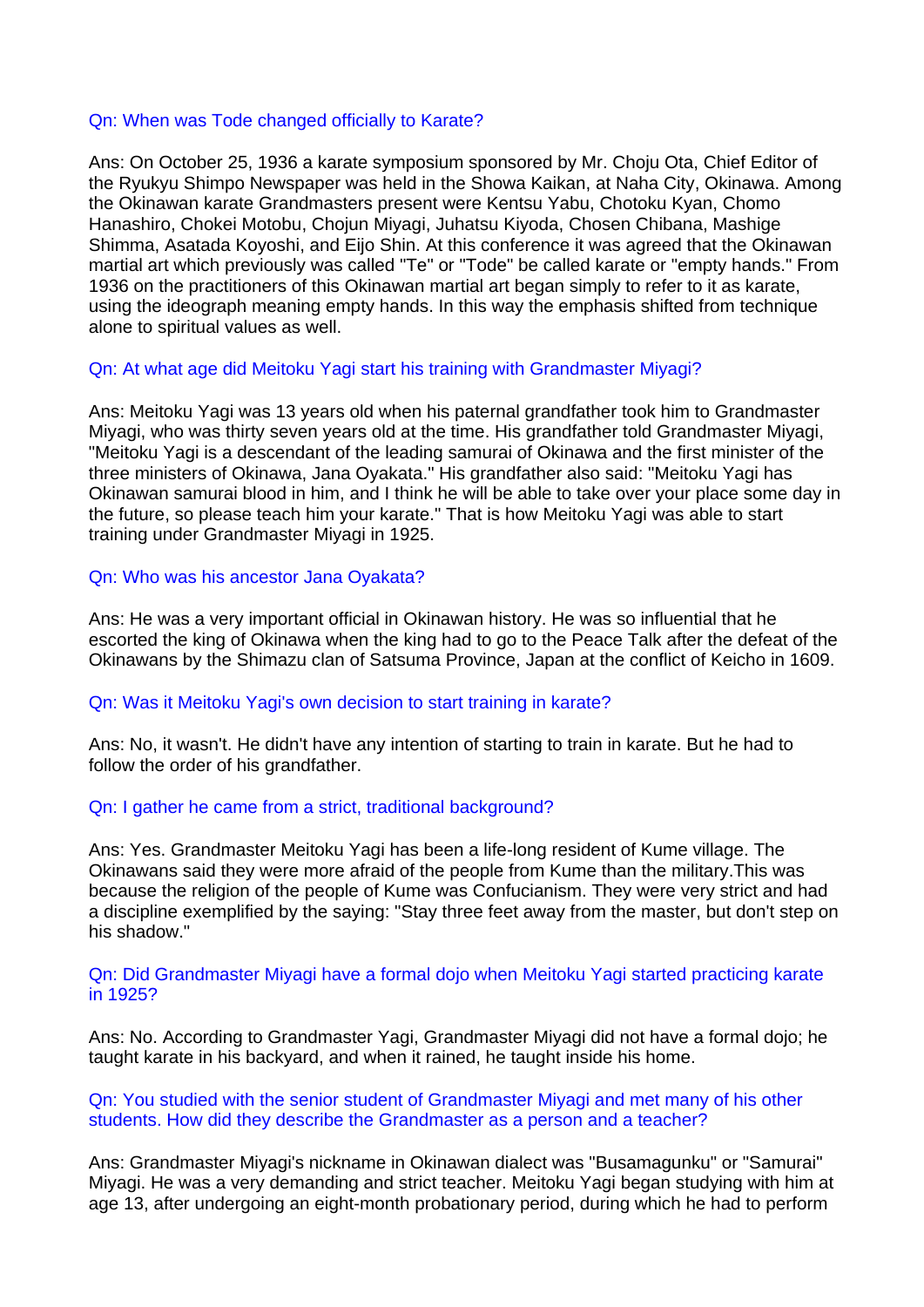chores around Chojun Miyagi's house and backyard. Grandmaster Meitoku Yagi said that Grandmaster Chojun Miyagi had fierce eyes. "When you saw them," he said, "you wouldn't be able to say a word. You would never dream of telling him something that wasn't true." Grandmaster Miyagi was hard on his students. While doing Zazen (sitting meditation) he would not allow his students to relax as some of the other karate teachers would; instead he would make the students sit and meditate for one to two hours without moving. Sanchin was taught one step at a time. Sometimes a single movement would be practiced over and over again for several months, nothing but one movement for hours a day. When Meitoku Yagi would go to the communal bathhouse, people would see the bruises and welts on his shoulders from Sanchin testing and say: "Aha, you have been training with Chojun Miyagi." Grandmaster Chojun Miyagi placed great emphasis on developing the character of his karate students. He only kept those students who had high moral ethics. He was a strict disciplinarian. One day one of the students arrived for karate training with a towel wrapped around his neck, singing a popular song. Grandmaster Miyagi expelled him from the school. The student tried to apologize for his careless behaviour but Grandmaster Chojun Miyagi felt that if a student behaved in front of him in such a careless and disrespectful way, then he would do even worse things away from the master's presence. Grandmaster Meitoku Yagi said that an average person could not have tolerated the very intense karate training given by Grandmaster Miyagi. You had to be highly motivated. Grandmaster Miyagi would often tell his karate students: "Lions push their cubs over a cliff and they raise only the cubs that are able to struggle back up the cliff. That's how I teach here in my dojo." Grandmaster Miyagi taught only those students who could withstand the rigours of the training. If a student dropped out, he made no effort to draw him back.

# Qn: What were Grandmaster Miyagi's favourite kata and techniques?

Ans: I was told in Okinawa that Grandmaster Chojun Miyagi's favourite kata was Shisochin. He had exceptionally powerful open-hand techniques, especially nukite (finger-tip strikes). Openhand techniques take much longer to master than closed-hand techniques. His other favourite kata was Sanchin and Tensho. Grandmaster Miyagi had very strong punching and kicking techniques. His punches and kicks had explosive power. He was said to have superhuman strength. Grandmaster Miyagi was renowned for having a vice-like grip. It was said that he could put his hand on a four or five pound piece of raw meat and squeeze it into hamburger. When he was in China, I was told that he dropped his wallet in a rickshaw. When he went back to get it, the rickshaw driver refused to hand it over and tried to strike him. Grandmaster Miyagi instantly grabbed the forearm of the driver and squeezed so hard it paralyzed his arm, forcing the driver to give the wallet back.

# Qn: Did Grandmaster Miyagi teach different versions of the kata to students according to their level of development?

Ans: Yes. As Grandmaster Chojun Miyagi kept teaching, he kept refining the kata. Also, he taught beginners simplified versions of the kata. Later, as they practiced longer and learned more, they were taught more refined, advanced versions. Therefore, in evaluating the level of any Goju-ryu kata, you have to know how long the master studied with Grandmaster Chojun Miyagi. He taught slowly and patiently. Clearly, someone who studied with him for a few years would not have kata and techniques as sophisticated and advanced as someone who studied and practiced with him for decades.

### Qn: Who was the top student and successor of Grandmaster Chojun Miyagi?

Ans: Grandmaster Meitoku Yagi was the top student and successor to Grandmaster Miyagi. He studied with him from 1925 to 1953. He learned the most advanced and sophisticated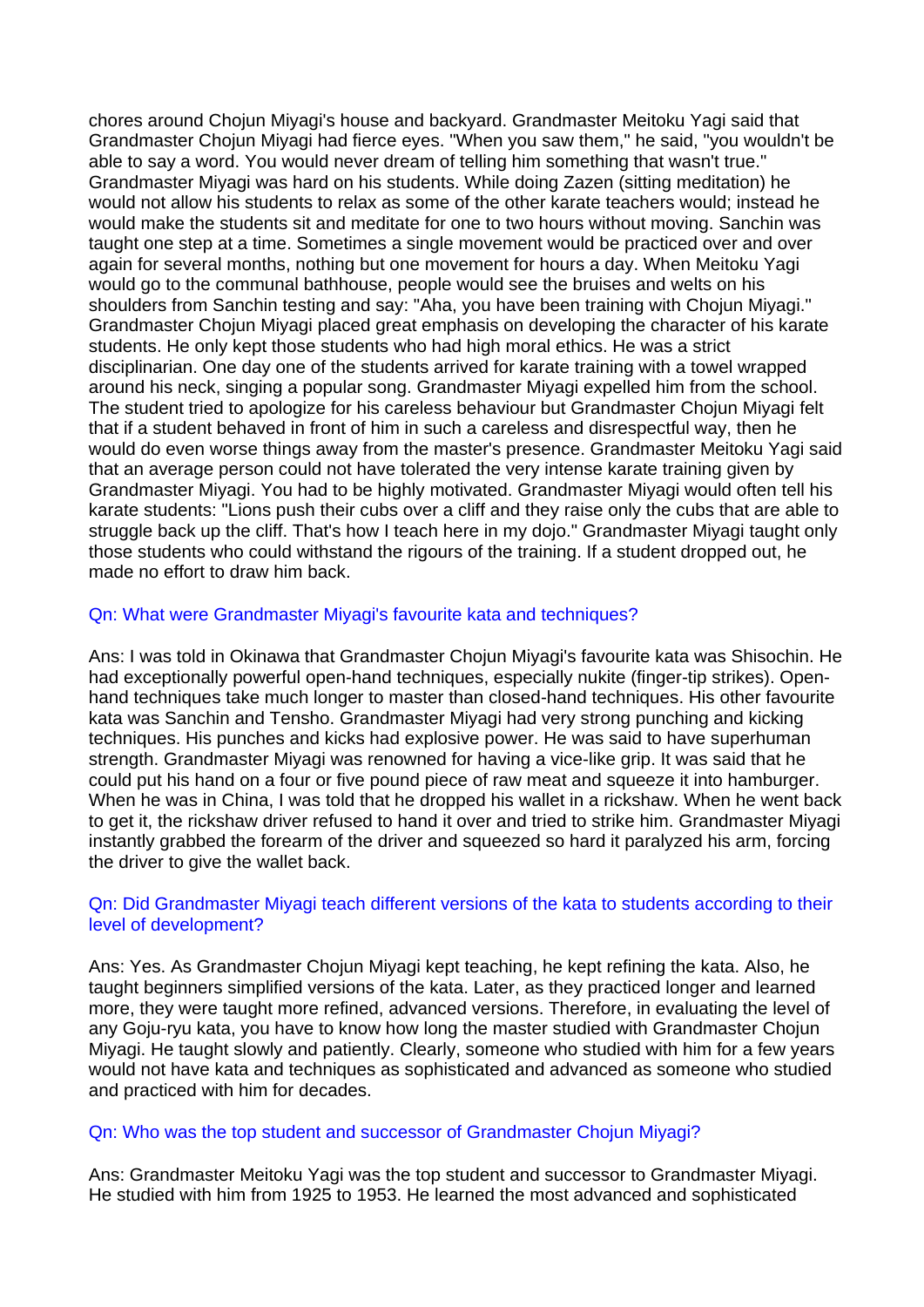versions of the Goju-ryu kata and techniques. The Meibukan Goju-ryu kata of Grandmaster Yagi are unique. They have a flair, elegance, and fluidity all of their own. Grandmaster Miyagi passed away on October 8, 1953. Ten years later in 1963, his widow and family gave the Grandmaster's karate uniform and his black belt to Mr. Yagi. According to a speech given on the Twenty-fifth Anniversary of the death of Grandmaster Miyagi on October 8, 1978, his daughter Suruki said that her family had decided to give her father's karate uniform and black belt to Mr. Yagi because he contributed the most and trained the longest with Grandmaster Miyagi. She said: "Mr. Meitoku Yagi was with my father for the longest time practicing karate. I think my father would be glad to see Mr. Yagi getting his uniform."

### Qn: I understand the Japanese Government gave Grandmaster Meitoku Yagi an award.

Ans: Yes. On April 29, 1986, Grandmaster Yagi received the Imperial Award, Fourth Class Order from the late Emperor Hirohito in Tokyo. This award was in recognition of his great achievements in the field of karate.

### Qn: Who promoted you to black belt?

Ans: Grandmaster Yagi promoted me to black belt. Before I left Okinawa, I was promoted by him to Sandan (3rd degree black belt). Grandmaster Yagi promoted me to Hachidan, Kyoshi (8th degree black belt) in Okinawa in 1985.

### Qn: What was the occasion for your visit to Okinawa in 1985?

Ans: I was invited by Sensei Meitatsu Yagi to participate at a special celebration in honour of his father Grandmaster Meitoku Yagi's 73rd birthday on February 10, 1985. As the United States representative of Meibukan Goju-ryu karate-do, I attended this event and gave a congratulatory address and performed the 'Seenchin' kata on that day. My wife, Helen and my daughter, Doreen presented Grandmaster Yagi with flowers during the ceremony. Representatives from the United States, Japan, Brazil, and India were present for this birthday celebration as well as many prominent Okinawan masters. Grandmasters, Kanei Uechi, Shugoro Nakazato, Shoshin Nagamine, and Shinho Matayoshi all attended. The son of the late Grandmaster Chojun Miyagi, Ken Miyagi, was there, as was the son of the late Grandmaster Seiko Higa, Seikichi Higa. Hundreds of practitioners demonstrated kata and kumite in front of thousands of spectators. Afterwards a gala reception was held for special guests. This was a major cultural event in Okinawa, with radio, television, and press coverage.

### Qn: What rank do you hold now?

Ans: Ninth degree black belt (Hanshi). Grandmaster Meitoku Yagi promoted me to the very high rank of Kudan, Hanshi (9th degree black belt) in Okinawa on October 21, 1990.

### Qn: Why did you visit Okinawa in 1990?

Ans: To attend and participate in the 30th Anniversary celebration of the founding of the Okinawan Goju-ryu Karate-do Association. It was held on August 18, 1990 at the Shimin Kaikan in Ginowan, Okinawa. I was accompanied by my karate students who also demonstrated at this important event.